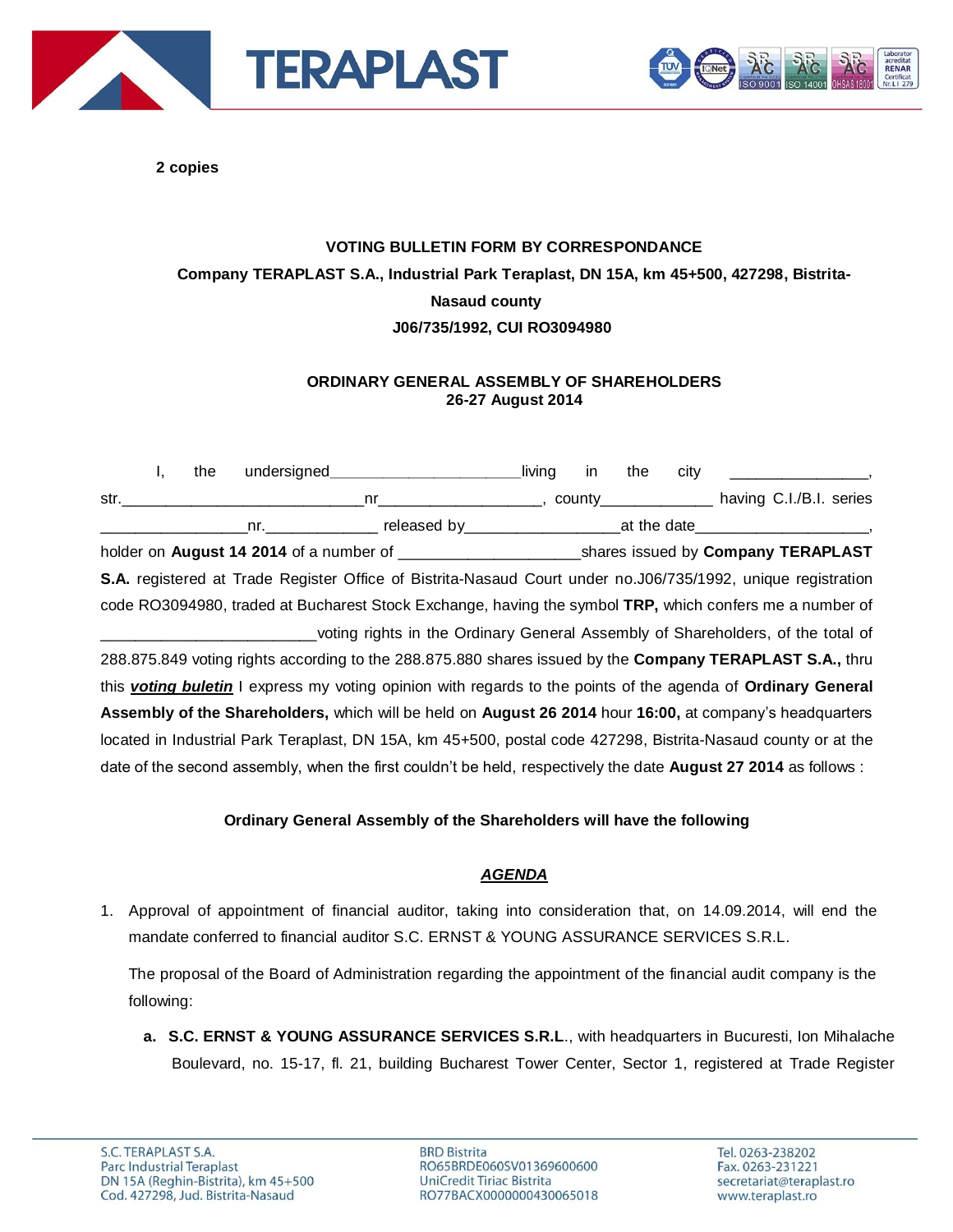Office under no.J40/5964/1999, having unique registration code RO11909783, member of Financial Auditors Chamber of Romania, authorisation no 77/15 August 2011, legally represented by Bogdan Ion.

| For | <b>Against</b> | <b>Abstaining</b> |
|-----|----------------|-------------------|
|     |                |                   |
|     |                |                   |

2. Approval of appointment of internal auditor, taking into consideration that, on 14.09.2014, will end the mandate conferred to internal auditor S.C. PriceWaterHouseCoopers Audit S.R.L.

The proposal of the Board of Administration regarding the appointment of the internal audit company is the following:

2.1.S.C. GENERAL CONSULTING MGI SRL with headquarters in Bistrita, str. Zefirului, nr.11, BN county, registered at Trade Register Office under no. J06/628/2003, having CUI 15816660, legally represented by Mrs. IACOB GABRIELA ADRIANA.

| For | <b>Against</b> | <b>Abstaining</b> |
|-----|----------------|-------------------|
|     |                |                   |

3. Approval of period of validity of contracts for financial audit and internal audit.

The Board of Administration proposes that the validity period for financial audit contract to be 2 years from the date of adoption of the decision by O.G.A.S.

| For | <b>Against</b> | <b>Abstaining</b> |
|-----|----------------|-------------------|
|     |                |                   |

The Board of Administration proposes that the validity period for internal audit contract to be 1 year from the date of adoption of the decision by O.G.A.S.

| For | <b>Against</b> | <b>Abstaining</b> |
|-----|----------------|-------------------|
|     |                |                   |

4. Approval of remuneration to the financial auditor and internal auditor.

| For | <b>Against</b> | Abstaining |
|-----|----------------|------------|
|     |                |            |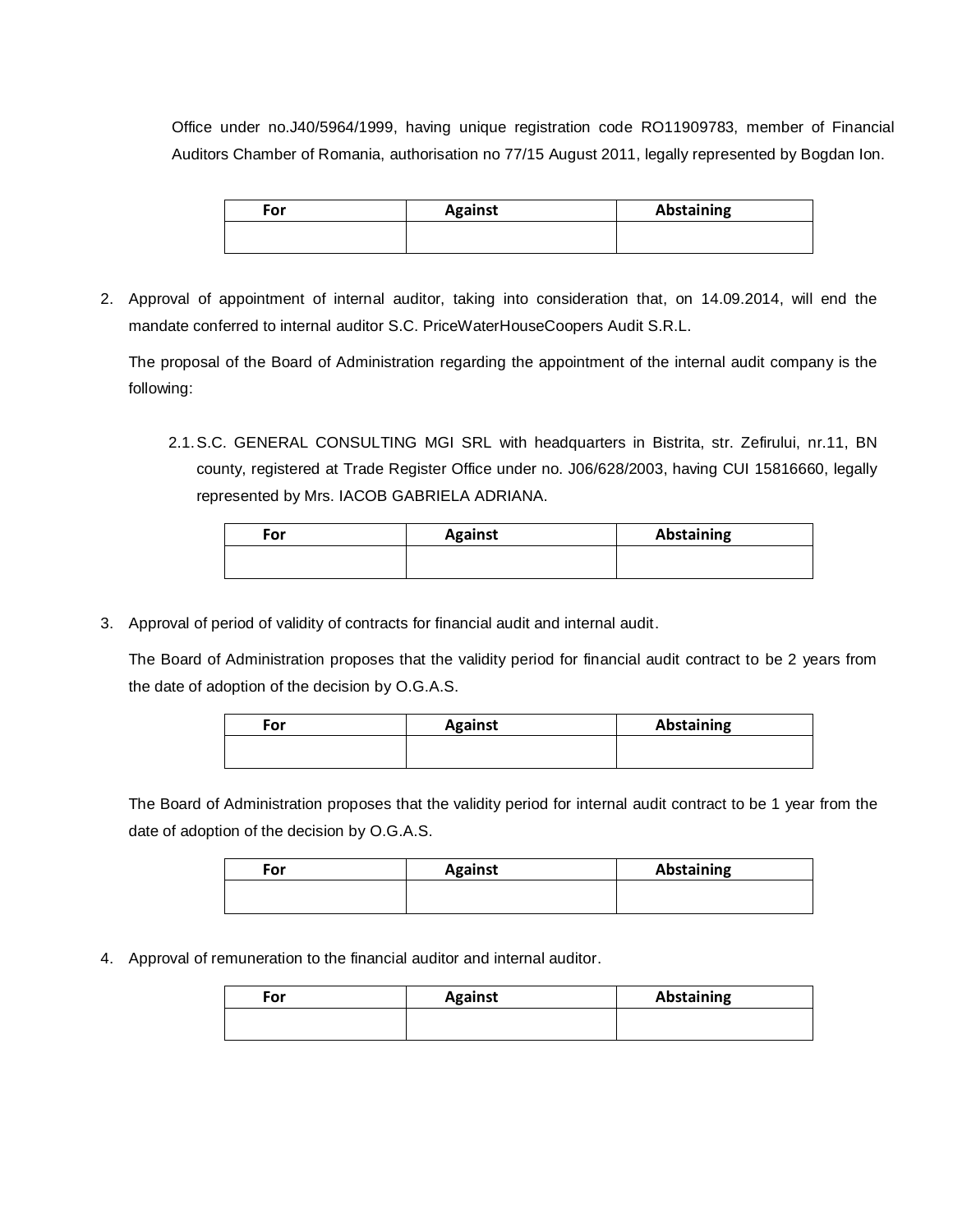5. Mandating of Mr. Traian Simion, as general director and of Mrs. Edit-Eniko Orban, as financial director, that in the name and on behalf of shareholders, to negociate and sign the contracts for financial and internal audit.

| For | <b>Against</b> | <b>Abstaining</b> |
|-----|----------------|-------------------|
|     |                |                   |

6. Establishing of the registration date which serves to identify the shareholders on which will take effects the decisions adopted by Ordinary General Assembly of Shareholders. The date proposed by the Board of Administration is September 12 septembrie 2014.

| <b>Against</b> | <b>Abstaining</b> |
|----------------|-------------------|
|                |                   |
|                |                   |

7. Mandating of president of Board of Administration, to sign, in the name and on behalf of all shareholders presented to the meeting, the Decision of O.G.A.S.

| For | <b>Against</b> | <b>Abstaining</b> |
|-----|----------------|-------------------|
|     |                |                   |

8. Mandating of the legal advisor of the Company, Mrs. Kinga Vaida, which identifies with C.I. seria X.B. nr. 370326, released by Politia Bistrita on 26.06.2012, to complete all the formalities in order to register the Decision of O.G.A.S. at the Trade Register Office of Bistrita-Nasaud Court and to publish it in the Official Gazette of Romania, Part IV.

| For | <b>Against</b> | <b>Abstaining</b> |
|-----|----------------|-------------------|
|     |                |                   |
|     |                |                   |

Note : It will be ckecked with "X" the box corresponding to the vote. The other boxes will not be **checked whith any sign.** 

This voting bulletin form was done according to the provisions of the Law no.297/2004 regarding capital market, C.N.V.M. Rule no.1/2006, modified by C.N.V.M. Rule no.31/2006, and C.N.V.M Rule no.6/2009.

This voting bulletin shall be completed by the company's shareholder at all sections, it shall be dated and signed accordingly.

**The voting bulletin form shall be issued in 2 originals**, of which: one original remains to the shareholder and one original will be presented to **company** headquarters **TERAPLAST S.A.** until **August 24 2014, hour 16:00.**